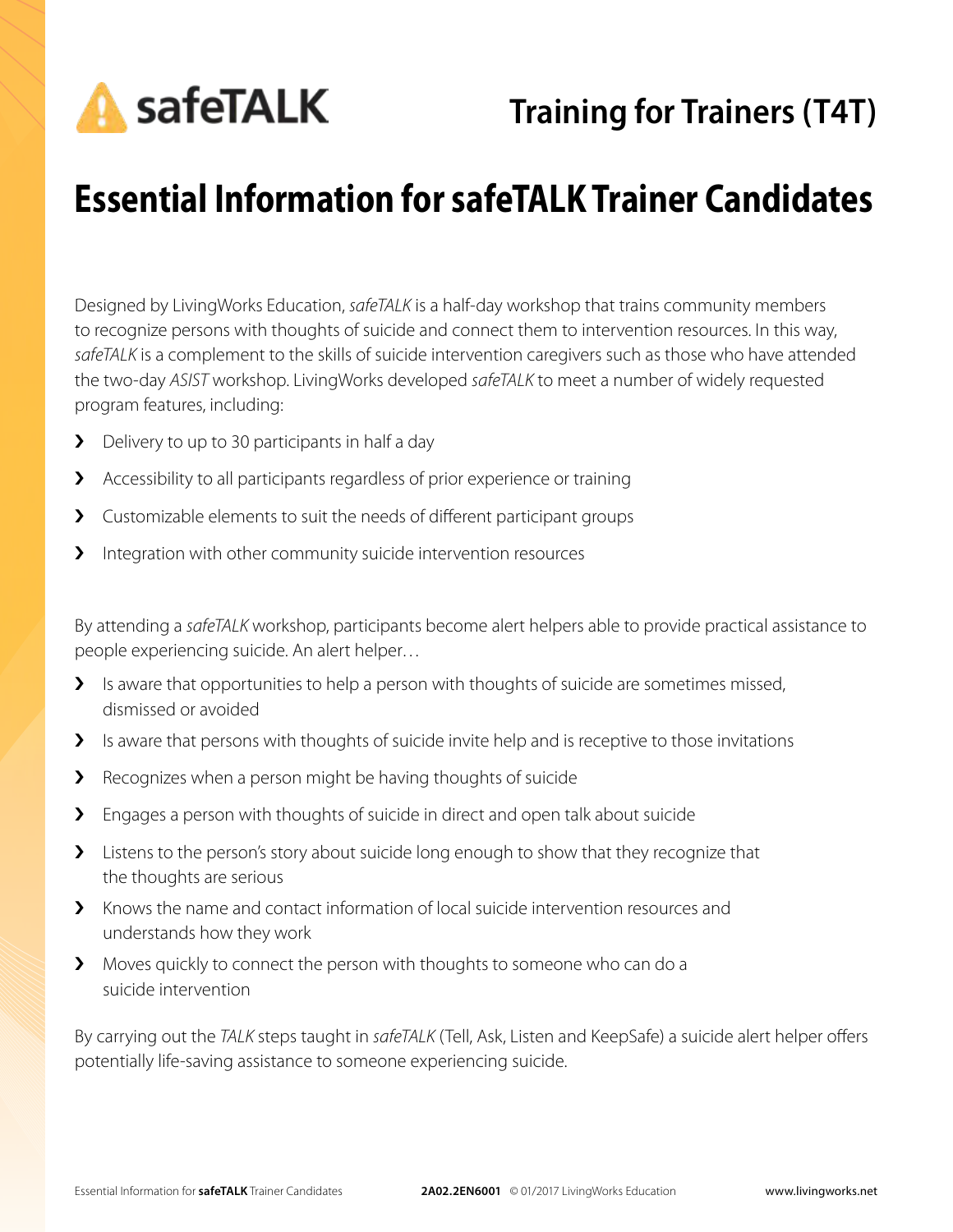## **The role of safeTALK in a suicide-safer community**

*safeTALK* teaches suicide alertness skills that complement caregivers with intervention skills like those learned in LivingWorks' *ASIST* program. These caregivers could include a mental health professional, counselor, safety officer, crisis line worker or many others—but they can't be everywhere at once. People with thoughts of suicide may not know about resources, or may be reluctant to approach them because of the stigma that often surrounds suicide. This is where *safeTALK-trained* alert helpers come in: they make early recognition and referral possible on a far larger scale than communities can afford through intervention skills training alone. With more *safeTALK-trained* helpers, suicide intervention caregivers will be used more often.

*safeTALK* trainers need to identify and determine the availability of *ASIST-trained* and other suicide intervention resources in their community. This information enables *safeTALK* participants to make a KeepSafe Connection when they recognize someone experiencing suicide. When it appears that there are few resources in a community or that access to these suicide intervention caregivers is restricted, this must be highlighted within *safeTALK*. It is likely that communities with limited helping resources also do not have many suicide alert helpers, with access to telephone help—such as a crisis line—often being the only resource. In a community like this, *safeTALK* can still be used to train suicide alert helpers and to help make the community aware that they also need readily available suicide intervention resources.

Before participating in a *safeTALK T4T*, develop a list of suicide intervention resources in your community, organization or region. Talk to them about what you will be learning and teaching, and find out how they can help. They may be able to act as Community Support Resources during your *safeTALK* workshops and provide a KeepSafe Connection for the participants you train.

## **Selection criteria for safeTALK T4T candidates**

While *safeTALK*'s curriculum is sufficiently structured and detailed to guarantee high levels of participant satisfaction, an aspiring trainer's existing skills are a key factor. A good attitude—including dedication to suicide prevention and a strong will to succeed—is even more important. The following information on selection criteria may help you determine whether you want to become a *safeTALK* trainer. All *safeTALK Trainer Candidates* must attend an *ASIST* workshop before completing a T4T.

Here are some of the factors that tend to increase the likelihood of becoming a successful *safeTALK* trainer:

- › You have completed an *ASIST* workshop in the previous 24 months
- > You are a skilled presenter
- > You have good facilitation skills
- › You are committed to promoting suicide safety through open and direct discussion
- › You are proficient with PowerPoint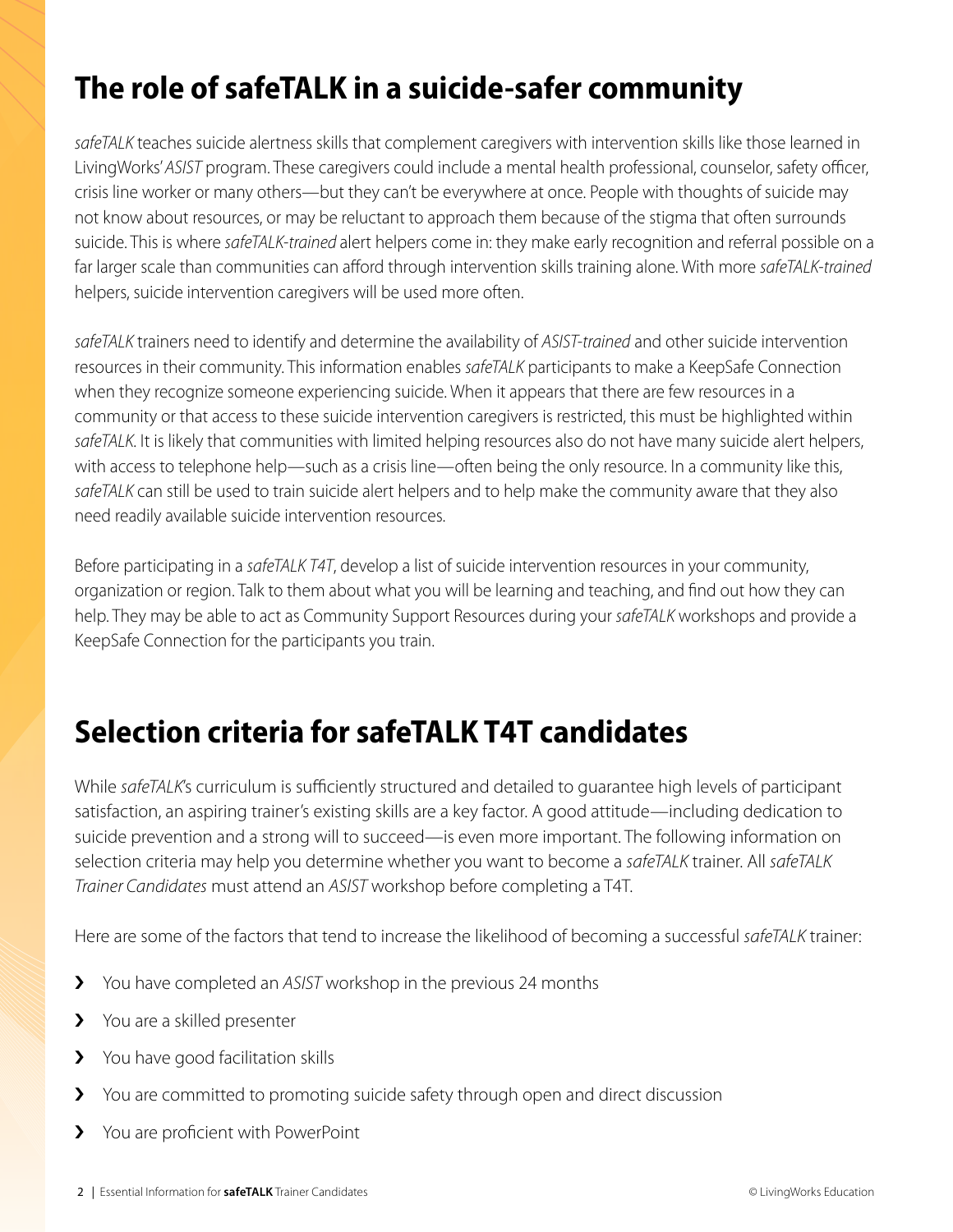The importance of a trainer's presentation skills varies with the style used to lead the workshop. Most of *safeTALK* is a lecture presentation, but a video co-trainer—whom the trainer can use in whole or in part can present much of that material. When using the video co-trainer extensively, the trainer's facilitation skills can be more fully utilized, although care must be taken to make sure all of the content is covered in three and one-half hours. When using the co-trainer sparingly or not at all, presentation skills become more important.

All *safeTALK Trainer Candidates* must have attended the two-day *ASIST* workshop in the 24 months prior to the *safeTALK T4T*. All *safeTALK* trainers are required to be *ASIST-trained* caregivers and are expected to attend *ASIST* every four years to support their knowledge and ongoing development. You need to have the confidence that comes from this training, even though you may not be the primary helper. Nothing could send a more damaging message than a *safeTALK* trainer who misses, dismisses or avoids talk about suicide in an intervention or bereavement situation. As an *ASIST* caregiver or trainer, you will know something about suicide intervention—the more, the better. Be aware that only a very limited and tightly structured subset of intervention knowledge can be taught in *safeTALK*. You must understand what *safeTALK* can and cannot do. Learning to adapt one's knowledge of intervention to *safeTALK*'s goals is one of the challenges for those with extensive knowledge of suicide intervention.

A *safeTALK* trainer's attitude toward suicide is another important consideration. *safeTALK* teaches nine core beliefs about suicide that *safeTALK* trainers need to endorse:

- 1. safeTALK procedures are trustworthy.
- 2. Content counts.
- 3. safeTALK participants are people.
- 4. safeTALK objectives come first.
- 5. Trainers teach—and facilitate.
- 6. Practice is essential.
- 7. Safety and challenge—two sides of learning.
- 8. Comfort facilitates.
- 9. Only hard work can make safeTALK look easy.

Your belief in these can be severely tested in presenting *safeTALK*. Simply agreeing with them is not enough—you need to have confidence in the wisdom supporting them. You also need to have confidence that the participants will recognize that wisdom. Calm, patient assuredness is crucial to helping participants learn *safeTALK*'s key messages.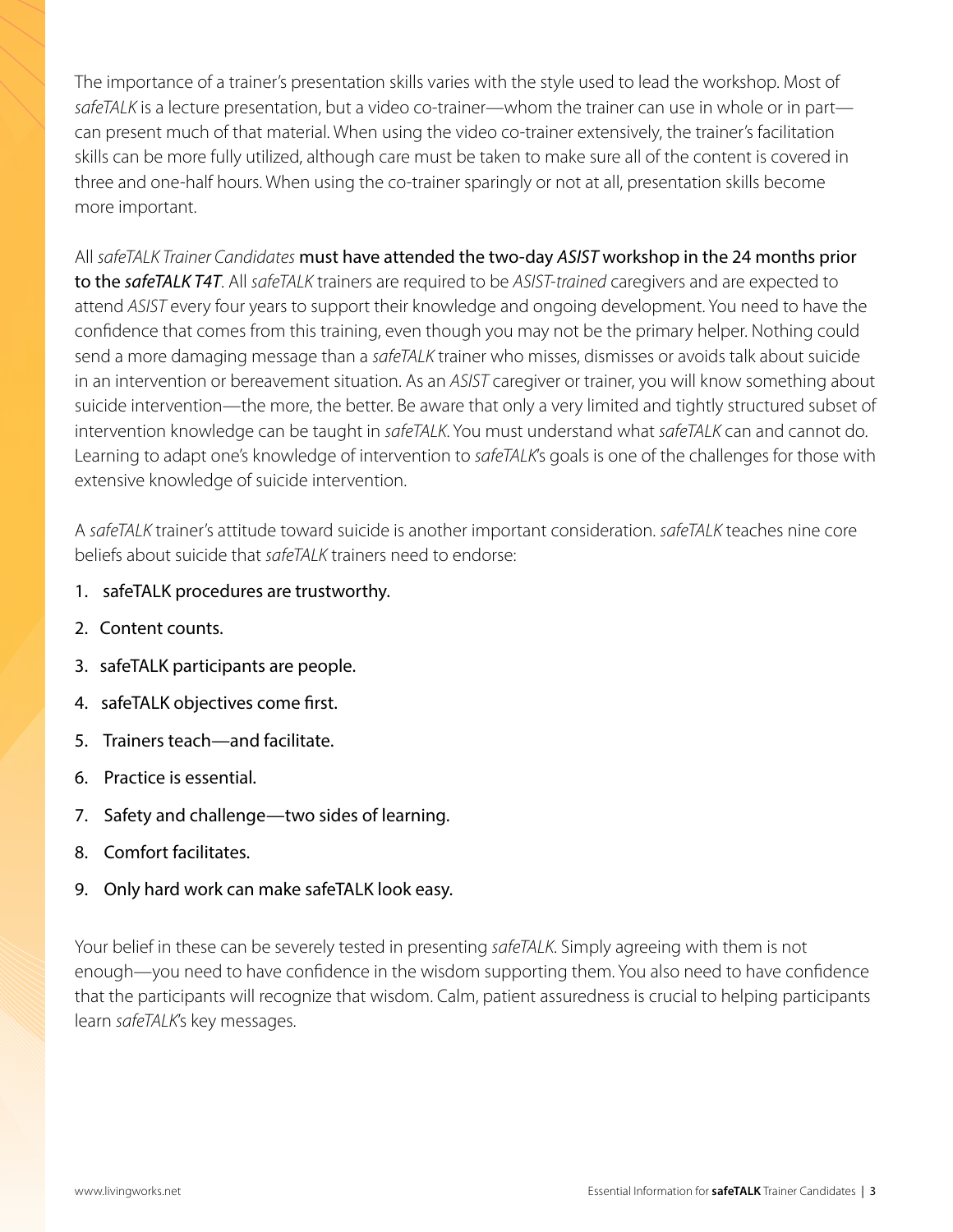## **Overview of safeTALK T4T**

You can expect the *safeTALK T4T* to have a similar feel to any other LivingWorks program you have experienced. There will be a focus on a positive learning environment, encouragement of open and honest discussion, respect for differences, support of each other and plenty of opportunities for active participation. You can also expect it to be hard work, with an emphasis on the seriousness of suicide and the part you can play in helping communities become safer.

The *safeTALK T4T* schedule is as follows:

- › Day 1 morning: Observation and participation in an actual *safeTALK* training.
- › Day 1 afternoon: Study and preparation to present an assigned part of *safeTALK*.
- › Day 2 morning: Activities designed to support the integration of *safeTALK*'s core messages.
- › Day 2 afternoon: Trainer candidates present the part of *safeTALK* that they prepared for on Day 1. The T4T ends with a look forward to a new trainer's first *safeTALK* workshop, including some tips on implementation, use of technology and policies and procedures that all *safeTALK* trainers are expected to follow.
- › Post-T4T: Additional self-directed reading and planning in preparation for the first *safeTALK* workshop.

Upon completing the T4T, you will receive a set of materials for use in presenting *safeTALK*. These include:

- › A *safeTALK Trainer Manual*
- › A USB drive or DVD with the *safeTALK* presentation slides
- › A USB or DVD with a demonstration of a *safeTALK* workshop
- › *safeTALK* video vignettes to select based on your audience's needs
- › *safeTALK* sticker, brochure, wallet card, lanyard and badge

To host your own *safeTALK* workshops after completing your T4T, you can order *safeTALK* materials from LivingWorks.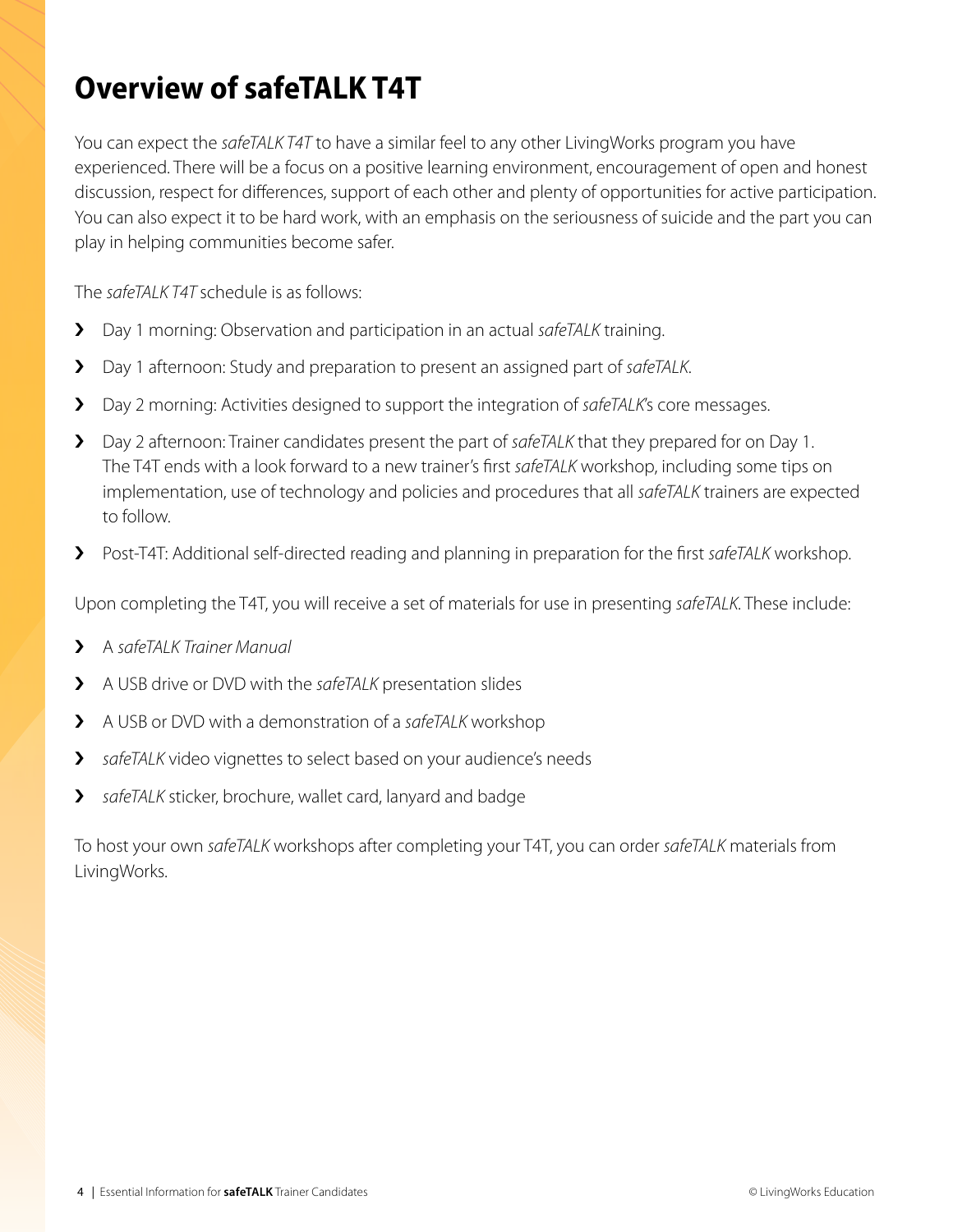## **Obligations before and after safeTALK T4T**

## **Before the T4T**

You will receive a pre-reading package before the T4T which you are expected to review. The more effort you are able to dedicate to this review, the more you will get from the T4T. Please take the pre-reading material to the T4T.

## **After the T4T—provisional trainer**

After completing your T4T, you are considered a provisional *safeTALK* trainer. The provisional nature of your trainer status applies only internally within the LivingWorks documentation system, and to external audiences you are considered a full registered trainer. New trainers need approximately two days of initial training plus another two days for preparation and review for their first three *safeTALK* workshops.

As a provisional trainer, you will need to successfully complete and report three *safeTALK* trainings, each with a minimum of 10 participants—15 is the recommended minimum—within one year of your T4T to receive your *safeTALK Registered Trainer* certificate. If you do your training with another *safeTALK* trainer, each of you must have done all parts of the training at least once.

### **Trainer listing**

Upon becoming a registered *safeTALK* trainer, you will need to complete and report at least two *safeTALK* trainings every year to maintain your status. If this requirement is not met, your *safeTALK* trainer status will lapse in LivingWorks' database, and you will need to undergo a reactivation process in order to continue training.

Benefits of listing: As a *safeTALK* trainer, your trainer ID number (and your name and/or contact details if you wish to display them) will be listed on LivingWorks' website along with information about what participants can expect from a *safeTALK* workshop. This will help participants in your area find, learn more about and register for your *safeTALK* trainings. In addition, you'll receive support from LivingWorks including FAQs, a workshop posting board, a quality control system that assures your participants a global standard of excellence, and materials to advertise and advocate for your workshops.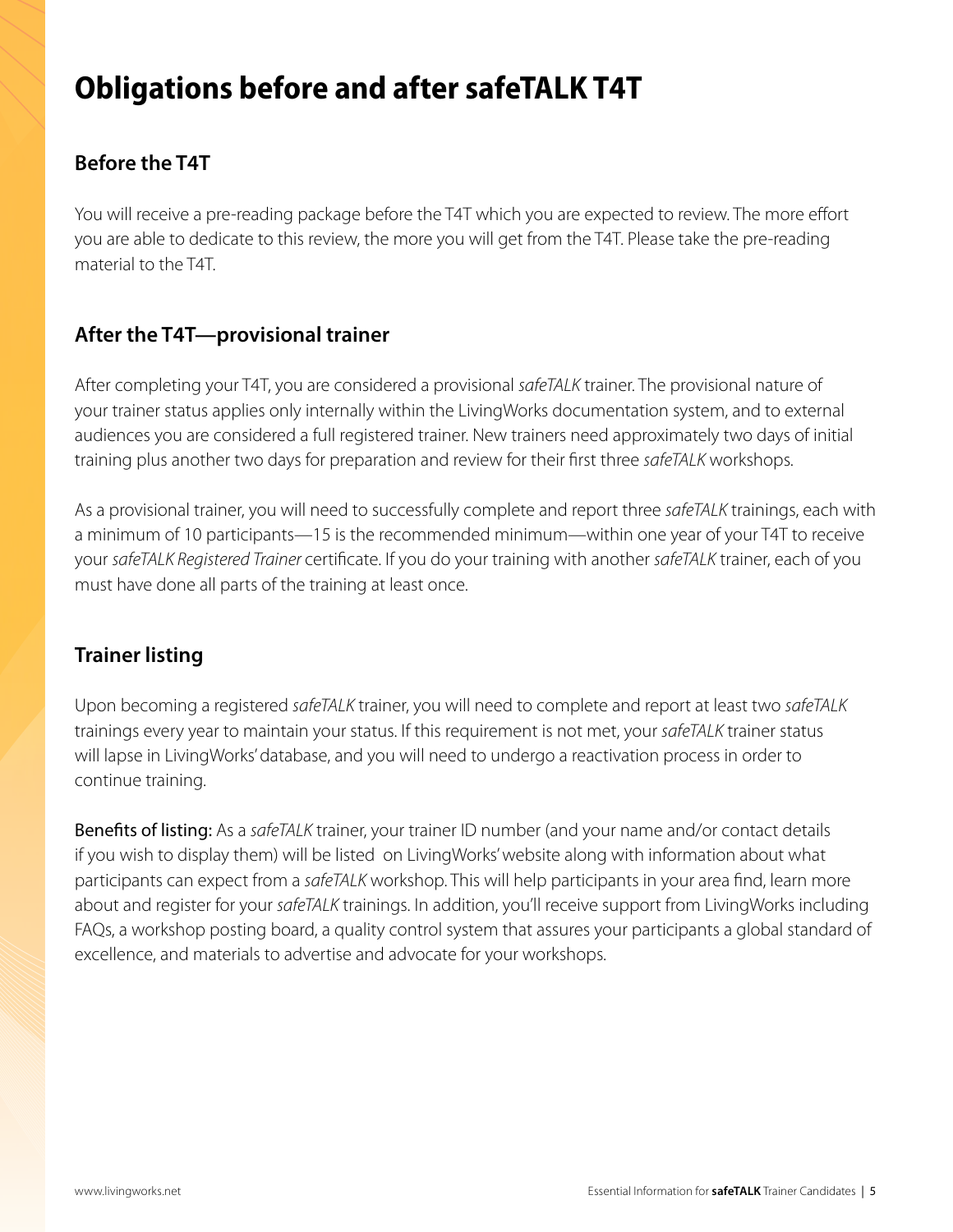### **Materials**

You must order and use licensed *safeTALK* curriculum for every *safeTALK* training. Each *safeTALK* participant receives a wallet card reminder of the *TALK* steps, two reusable stickers identifying the participant's willingness and ability to help, a 24-page resource book and a certificate.

Financial returns to LivingWorks are mostly used to offset the initial and ongoing development costs of *safeTALK*, as well as the costs of the materials and the provision of trainer support. All of these costs were paid for and financed by LivingWorks without subsidies, grants or tax benefits.

## **Posting trainings**

Whether your *safeTALK* training is open and available to community members or closed and already filled, you must post the date of your training on the LivingWorks website as soon as a date is set.

### **Reporting requirements**

You must submit a trainer report through the LivingWorks website for each training you conduct. This is an important part of the quality assurance process and is essential in maintaining a standard of excellence. Please keep the participant feedback forms and a copy of your trainer reports from your last five trainings. LivingWorks may request to see them or you may need to submit them should you want to become a *safeTALK T4T Instructor* and provide T4T training to others.

### **Presentation standards**

*safeTALK* is standardized and customizable. It must be presented in a manner consistent with the trainer manual, the T4T course and the approved standards for customized materials. However, some elements of your own style can fit within that standard. You must always use current *safeTALK* materials. From time to time, there will be improvements to *safeTALK*.

Presentation length: *safeTALK* is presented in about three and one-half hours unless approved *safeTALK* supplementary materials are used. All trainings must be completed over the course of a single day.

Participant numbers: The number of participants should not be less than 10 or more than 30. The preferred minimum is 15.

Community Support Resource: A Community Support Resource must be present at all of your trainings to serve as an able, available and approachable support for those who might be having thoughts of suicide or who might uncover unresolved grief issues.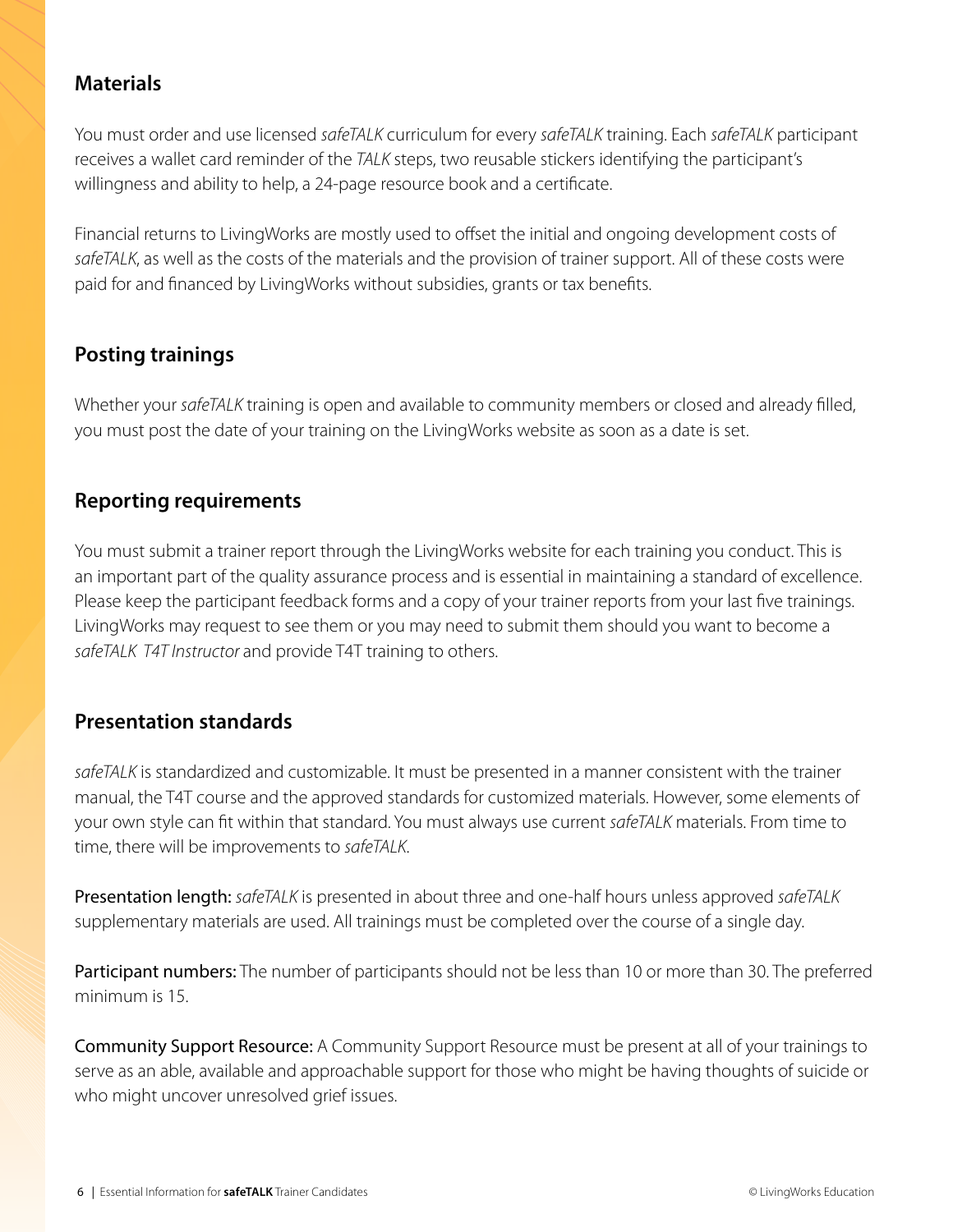## **Self-selection: Is a safeTALK T4T right for you?**

Reading this document and agreeing to the commitments in the accompanying online registration is one of the key steps to participating in a *safeTALK T4T*. Your registration indicates acceptance of the time and resource commitments involved in becoming a *safeTALK* trainer. You will also sign an agreement with similar content at the end of the T4T. LivingWorks takes quality, individual commitment and employer support very seriously. We want you to fully understand what will be required of you as a LivingWorks *safeTALK* trainer.

Making the right decision: If possible, it is highly recommended that you attend a *safeTALK* training or serve as the Community Support Resource at a *safeTALK* training before applying. Once you know the date of your T4T, schedule your first *safeTALK* workshop to occur within one month of completing the training. Having your first training scheduled in advance correlates so strongly with eventual success that we recommend you do not attend a T4T until you have your first *safeTALK* scheduled. When a candidate decides that they do not want to become a trainer, only the cost of the materials can be refunded and these materials must be returned to LivingWorks. Consider your decision carefully. Do not let yourself be talked into attending the T4T if you do not feel that being a *safeTALK* trainer is right for you—but know that if it is, the rewards are well worth it

As a *safeTALK* trainer, you can have a positive impact upon participants' learning, and at times can also contribute to participants getting in touch with emotions and experiences that they may not have fully integrated. Most importantly, you can provide suicide alertness skills that will enable participants to save lives in their community.

## **Instructor feedback**

Note that attending a T4T in and of itself does not guarantee you will become a provisional trainer, you and the instructor will have a say in that decision. Rarely, a *safeTALK T4T Instructor* might recommend that a trainer candidate consider contributing to suicide prevention in a way other than becoming a *safeTALK* trainer. In that case, the candidate must return the materials.

After your T4T you will receive feedback from your *safeTALK T4T Instructor*, usually routed through LivingWorks. This feedback will typically offer ideas and suggestions for your first workshop. It might include the suggestion or requirement to seek consultation or technical support. Your consultation and support could take place by phone, video chat or face-to-face meeting and there might be a fee associated with your consultation. This charge, if any, is your responsibility and should be worked out with the consulting trainer directly. A requirement for additional consultation or support is a relatively rare but essential way of making sure that all *safeTALK* trainers meet a standard of excellence, which helps to assure participants they are receiving a world-class program.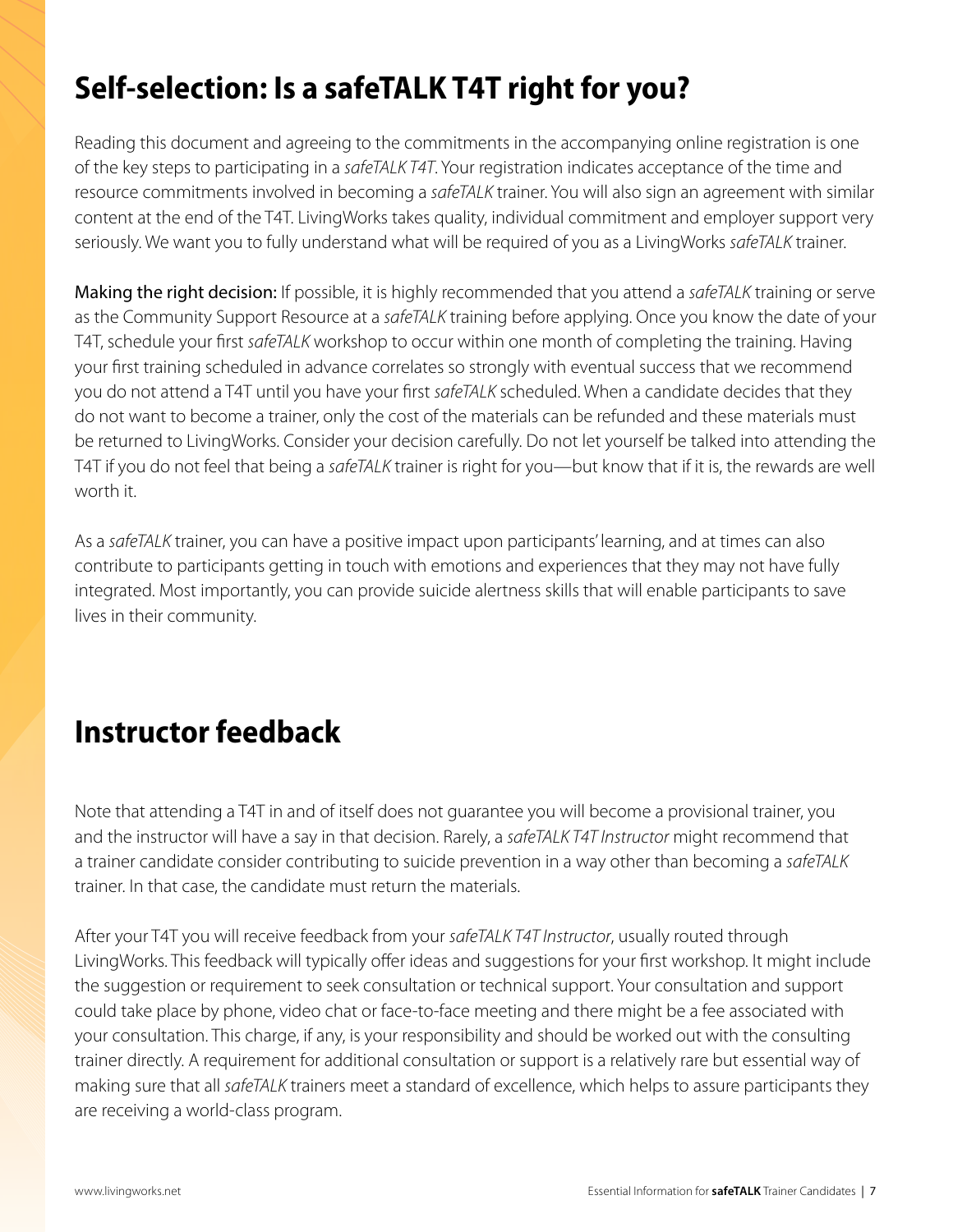The criteria your instructor will be using to determine the feedback you will receive at your T4T is organized around the *TALK* acronym.

**Tell:** Do you present the content in an open and direct way that is easy to understand? Do your comments convey endorsement of the fundamental *safeTALK* beliefs?

Ask: Do you ask questions in a direct way that encourages open discussion about suicide?

**Listen:** Do you listen in an open, respectful and inviting way that encourages participants to express their questions, comments and concerns?

**KeepSafe:** Do you facilitate awareness of, and connections to and between, helpers who might be in a community? Do you interact with participants and facilitate the training in a way that promotes safety, openness and hopefulness about suicide-safer communities?

You will have to make an investment of time and energy to become an effective *safeTALK* trainer, but it will be worth it. *safeTALK* can pay back what you put into it many times over, and as over 3,300 *safeTALK* trainers worldwide can attest, the reward of saving a life from suicide is priceless.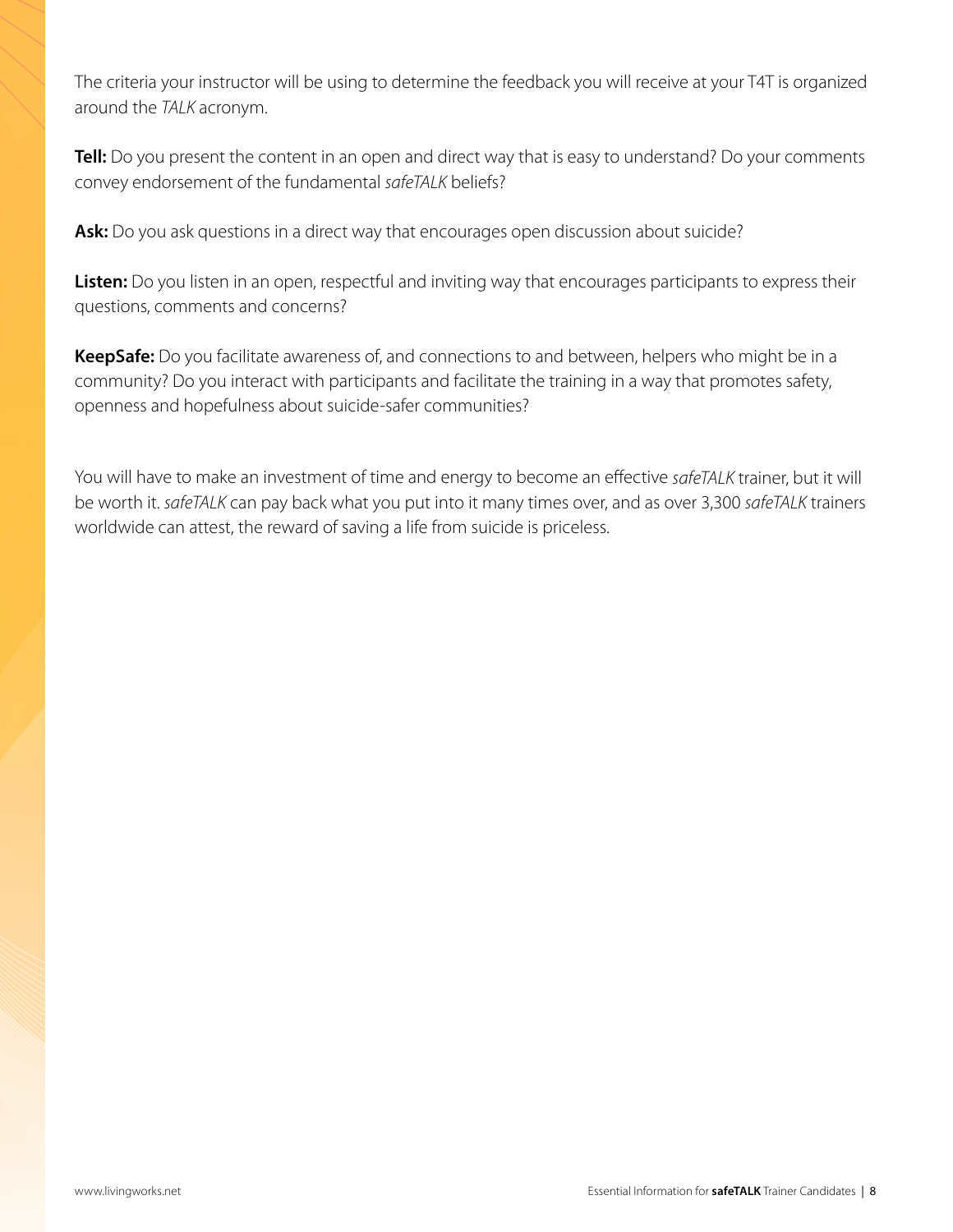

# **T4T Overview and Schedule**

Please note that this is a standard schedule. Scheduling may be adjusted at the discretion of your instructor.

### **Day 1 (on-site)**

| 0815-0840 | Part 01a: Candidate introductions<br>Trainer candidates and instructor meet for brief introductions and an overview of the next<br>two days.                                                          |
|-----------|-------------------------------------------------------------------------------------------------------------------------------------------------------------------------------------------------------|
| 0845-1215 | Part 01b: Participate in and observe an actual safeTALK<br>Community participants arrive and join trainer candidates to participate in and experience a<br>standard community safeTALK workshop.      |
| 1215-1230 | Participants depart, candidates and instructor experience a short and general debrief of<br>the morning demonstration with the Community Support Resource before the CSR departs<br>the workshop.     |
| 1230-1315 | <b>Lunch</b> (provided at the training site)                                                                                                                                                          |
|           |                                                                                                                                                                                                       |
| 1315-1600 | Part 02a: Candidate reflections, review of the trainer manual, questions, and clarifications                                                                                                          |
|           | Part 02b: Preparation (for first or second half assigned) and self-directed study<br>Each safeTALK Trainer Candidate will be notified of the half of safeTALK that they are to<br>prepare to present. |

### **Day 2 (on-site)**

#### 0830–1230 Part 1: Meeting, experiencing and integrating

Candidates will debrief their evening study and participate in a read-through/talk-through of *safeTALK*. Candidates will begin to integrate what they experienced from a participant's perspective with what they have learned about the training process.